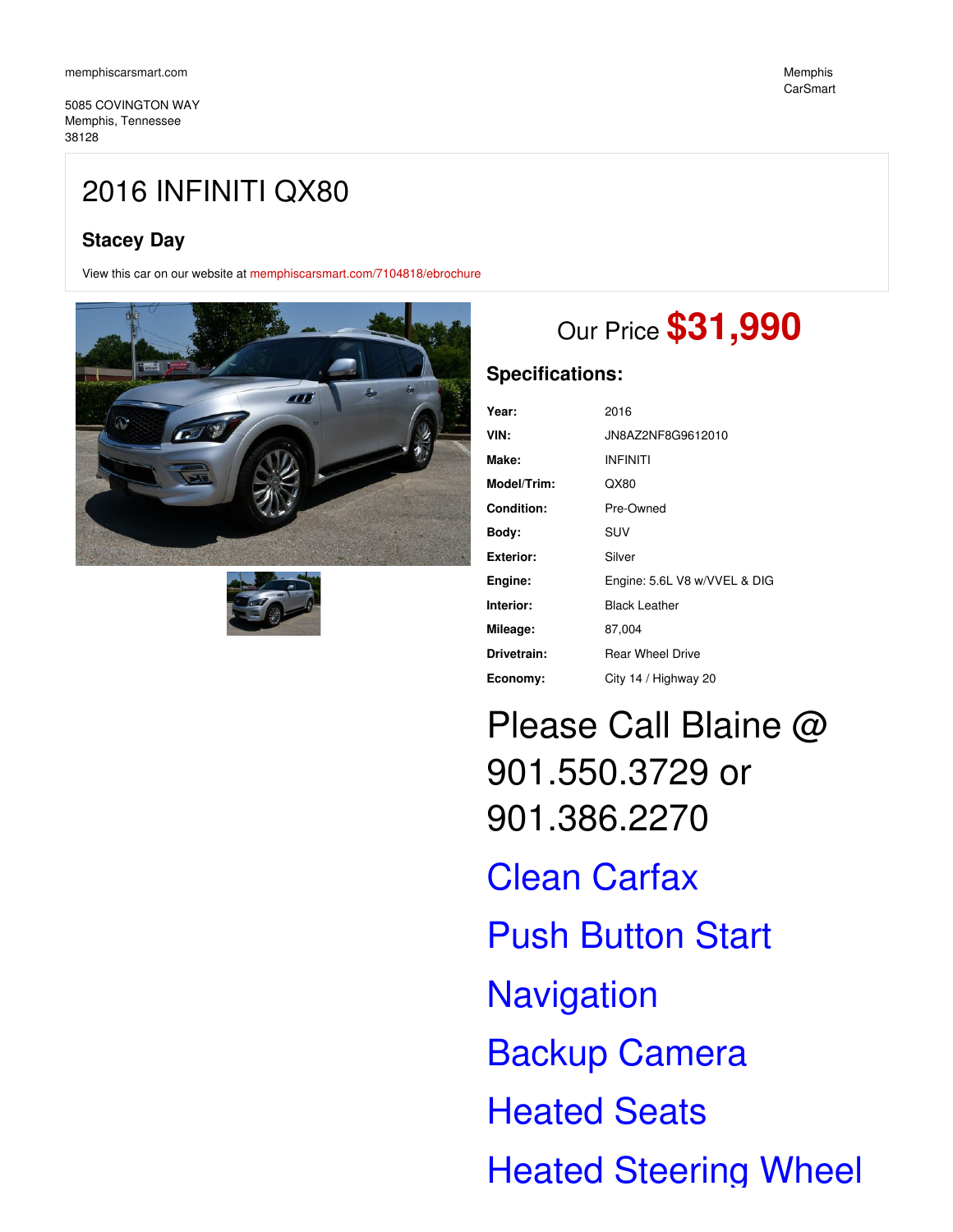Sunroof Dual Headrest DVD Players Bose 3rd Row Seating Well Maintained Good Tires This 2016 INFINITI QX80 is in excellent condition. It comes from a non smoking owner and has been well maintained. This vehicle features an interior that has been professionally detailed.

Heated Steering Wheel

### 2016 INFINITI QX80 Memphis CarSmart - - View this car on our website at [memphiscarsmart.com/7104818/ebrochure](https://memphiscarsmart.com/vehicle/7104818/2016-infiniti-qx80-memphis-tennessee-38128/7104818/ebrochure)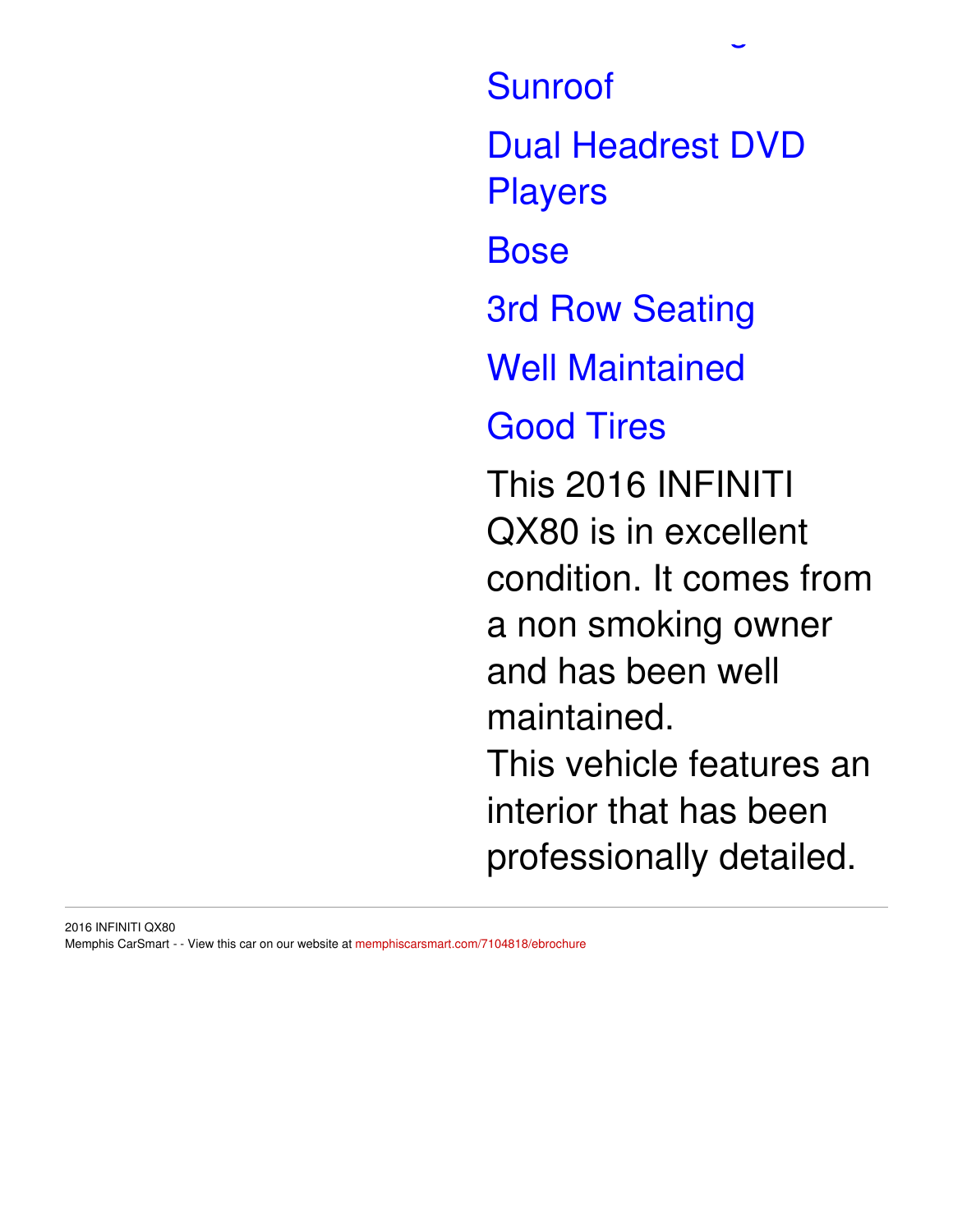

#### 2016 INFINITI QX80

Memphis CarSmart - - View this car on our website at [memphiscarsmart.com/7104818/ebrochure](https://memphiscarsmart.com/vehicle/7104818/2016-infiniti-qx80-memphis-tennessee-38128/7104818/ebrochure)

### **Installed Options**

### **Interior**

- 2 Seatback Storage Pockets- 4 12V DC Power Outlets
- 6-Way Passenger Seat -inc: Fold Flat 8-Way Driver Seat- Air Filtration
- Analog Appearance
- Bucket Folding Bucket Front Facing Manual Reclining Flip Forward Cushion/Seatback Rear Seat
- Cargo Area Concealed Storage- Cargo Space Lights- Carpet Floor Trim
- Cruise Control w/Steering Wheel Controls- Day-Night Auto-Dimming Rearview Mirror
- Delayed Accessory Power- Driver / Passenger And Rear Door Bins
- Driver And Passenger Visor Vanity Mirrors w/Driver And Passenger Illumination, Driver And Passenger Auxiliary Mirror
- Driver Foot Rest- Engine Immobilizer
- FOB Controls -inc: Cargo Access, Windows and Remote Engine Start
- Fade-To-Off Interior Lighting
- Fixed 60-40 Split-Bench Leather 3rd Row Seat Front, Power Recline, Power Fold Into Floor, 2 Manual and Adjustable Head Restraints
- Front And Rear Map Lights- Front Center Armrest and Rear Center Armrest
- Front Cupholder- Full Carpet Floor Covering -inc: Carpet Front And Rear Floor Mats - Full Cloth Headliner
- Full Floor Console w/Locking Storage, Mini Overhead Console w/Storage, Rear (removable) Console w/Storage and 4 12V DC Power Outlets
- Gauges -inc: Speedometer, Odometer, Voltmeter, Oil Pressure, Engine Coolant Temp, Tachometer, Trip Odometer and Trip Computer
- HVAC -inc: Underseat Ducts, Headliner/Pillar Ducts and Console Ducts
- Heated Front Bucket Seats -inc: 10-way power driver's seat, 8-way power passenger front seat and 2-way power driver and passenger lumbar support
- Heated Leather Steering Wheel w/Auto Tilt-Away- HomeLink Garage Door Transmitter
- Illuminated Locking Glove Box
- Interior Trim -inc: Aluminum/Genuine Wood Instrument Panel Insert, Aluminum/Genuine Wood Door Panel Insert, Genuine Wood/Metal-Look Console Insert and Metal-Look Interior Accents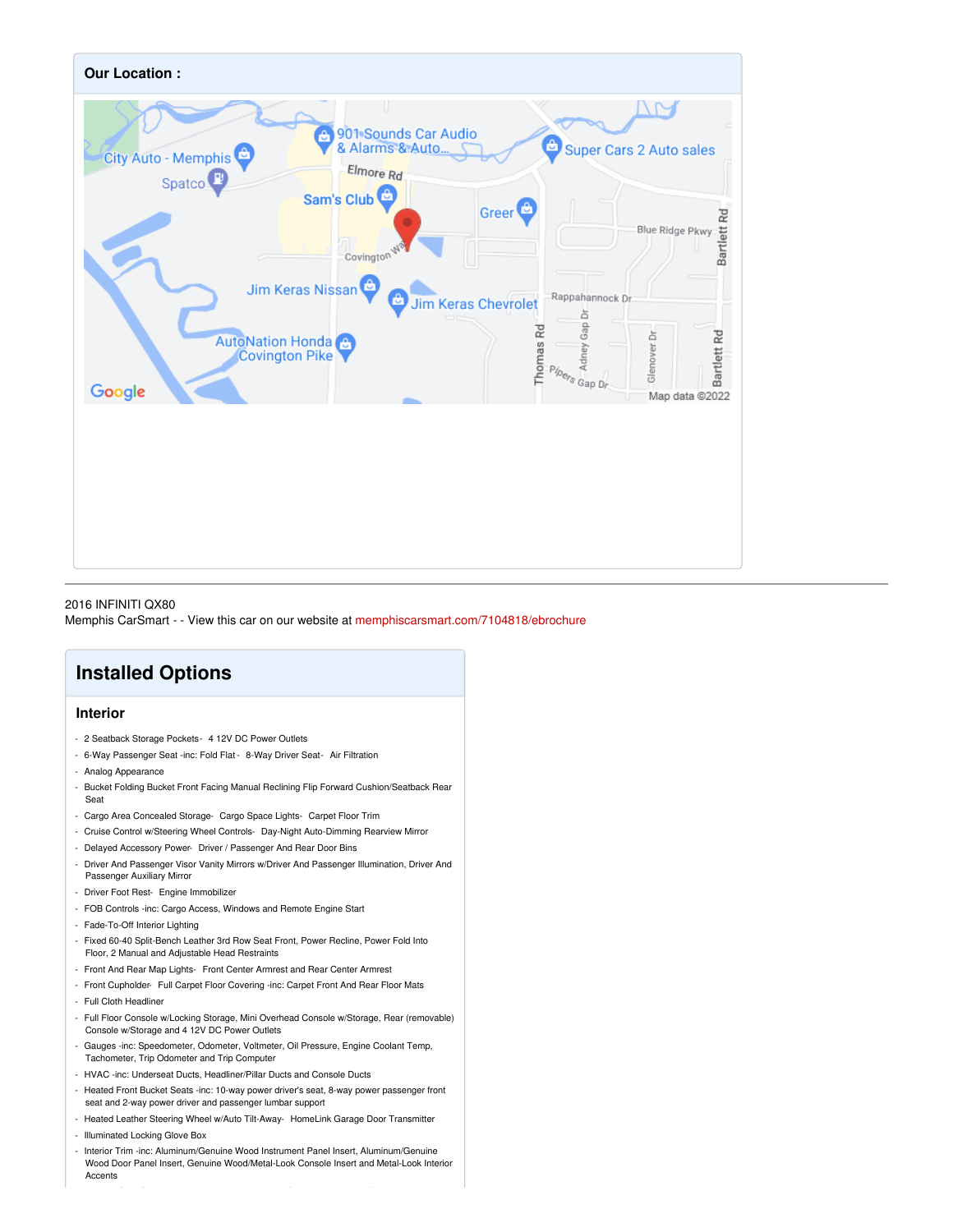- Leather Gear Shifter Material- Leather-Appointed Seats w/Mocha Burl Trim
- Leatherette Door Trim Insert
- Manual Anti-Whiplash Adjustable Front Head Restraints and Manual Adjustable Rear Head **Restraints**
- Memory Settings -inc: Driver Seat, Door Mirrors and Steering Wheel
- Outside Temp Gauge- Perimeter Alarm
- Power 1st Row Windows w/Front And Rear 1-Touch Up/Down
- Power Door Locks w/Autolock Feature
- Power Rear Windows and Fixed 3rd Row Windows
- Power Tilt/Telescoping Steering Column- Proximity Key For Doors And Push Button Start
- Rear Cupholder- Rear HVAC w/Separate Controls
- Remote Keyless Entry w/Integrated Key Transmitter, 4 Door Curb/Courtesy, Illuminated Entry and Panic Button
- Remote Releases -Inc: Power Cargo Access- Trip Computer- Trunk/Hatch Auto-Latch
- Valet Function- Voice Activated Dual Zone Front Automatic Air Conditioning

#### **Exterior**

- Aluminum Spare Wheel- Body-Colored Fender Flares
- Body-Colored Front Bumper w/1 Tow Hook
- Body-Colored Power w/Tilt Down Heated Auto Dimming Side Mirrors w/Power Folding and Turn Signal Indicator
- Body-Colored Rear Step Bumper w/1 Tow Hook- Body-Colored Splash Guards
- Chrome Door Handles- Chrome Grille
- Chrome Side Windows Trim and Chrome Front Windshield Trim Clearcoat Paint
- Deep Tinted Glass
- Express Open/Close Sliding And Tilting Glass 1st Row Sunroof w/Sunshade
- Fixed Rear Window w/Fixed Interval Wiper and Defroster- Front Fog Lamps
- Full-Size Spare Tire Stored Underbody w/Crankdown- Galvanized Steel/Aluminum Panels
- Headlights-Automatic Highbeams- LED Brakelights- Laminated Glass- Lip Spoiler
- Manual-Leveling Auto On/Off Projector Beam Led Low/High Beam Daytime Running Auto High-Beam Headlamps w/Delay-Off
- Perimeter/Approach Lights- Power Liftgate Rear Cargo Access
- Rain Detecting Variable Intermittent Wipers- Roof Rack Rails Only- Running Boards
- Tailgate/Rear Door Lock Included w/Power Door Locks Tires: P275/60R20 AS
- Wheels: 20" Split 6-Spoke Aluminum-Alloy

### **Safety**

- 2 Seatback Storage Pockets- 4 12V DC Power Outlets
- 6-Way Passenger Seat -inc: Fold Flat 8-Way Driver Seat- Air Filtration
- Analog Appearance
- Bucket Folding Bucket Front Facing Manual Reclining Flip Forward Cushion/Seatback Rear Seat
- Cargo Area Concealed Storage- Cargo Space Lights- Carpet Floor Trim
- Cruise Control w/Steering Wheel Controls- Day-Night Auto-Dimming Rearview Mirror
- Delayed Accessory Power- Driver / Passenger And Rear Door Bins
- Driver And Passenger Visor Vanity Mirrors w/Driver And Passenger Illumination, Driver And Passenger Auxiliary Mirror
- Driver Foot Rest- Engine Immobilizer
- FOB Controls -inc: Cargo Access, Windows and Remote Engine Start
- Fade-To-Off Interior Lighting
- Fixed 60-40 Split-Bench Leather 3rd Row Seat Front, Power Recline, Power Fold Into Floor, 2 Manual and Adjustable Head Restraints
- Front And Rear Map Lights- Front Center Armrest and Rear Center Armrest
- Front Cupholder- Full Carpet Floor Covering -inc: Carpet Front And Rear Floor Mats - Full Cloth Headliner
- Full Floor Console w/Locking Storage, Mini Overhead Console w/Storage, Rear (removable) Console w/Storage and 4 12V DC Power Outlets
- Gauges -inc: Speedometer, Odometer, Voltmeter, Oil Pressure, Engine Coolant Temp, Tachometer, Trip Odometer and Trip Computer
- HVAC -inc: Underseat Ducts, Headliner/Pillar Ducts and Console Ducts
- Heated Front Bucket Seats -inc: 10-way power driver's seat, 8-way power passenger front seat and 2-way power driver and passenger lumbar support
- Heated Leather Steering Wheel w/Auto Tilt-Away- HomeLink Garage Door Transmitter
- Illuminated Locking Glove Box
- Interior Trim -inc: Aluminum/Genuine Wood Instrument Panel Insert, Aluminum/Genuine Wood Door Panel Insert, Genuine Wood/Metal-Look Console Insert and Metal-Look Interior Accents
- Leather Gear Shifter Material- Leather-Appointed Seats w/Mocha Burl Trim
- Leatherette Door Trim Insert
- Manual Anti-Whiplash Adjustable Front Head Restraints and Manual Adjustable Rear Head Restraints
- Memory Settings -inc: Driver Seat, Door Mirrors and Steering Wheel
- Outside Temp Gauge- Perimeter Alarm